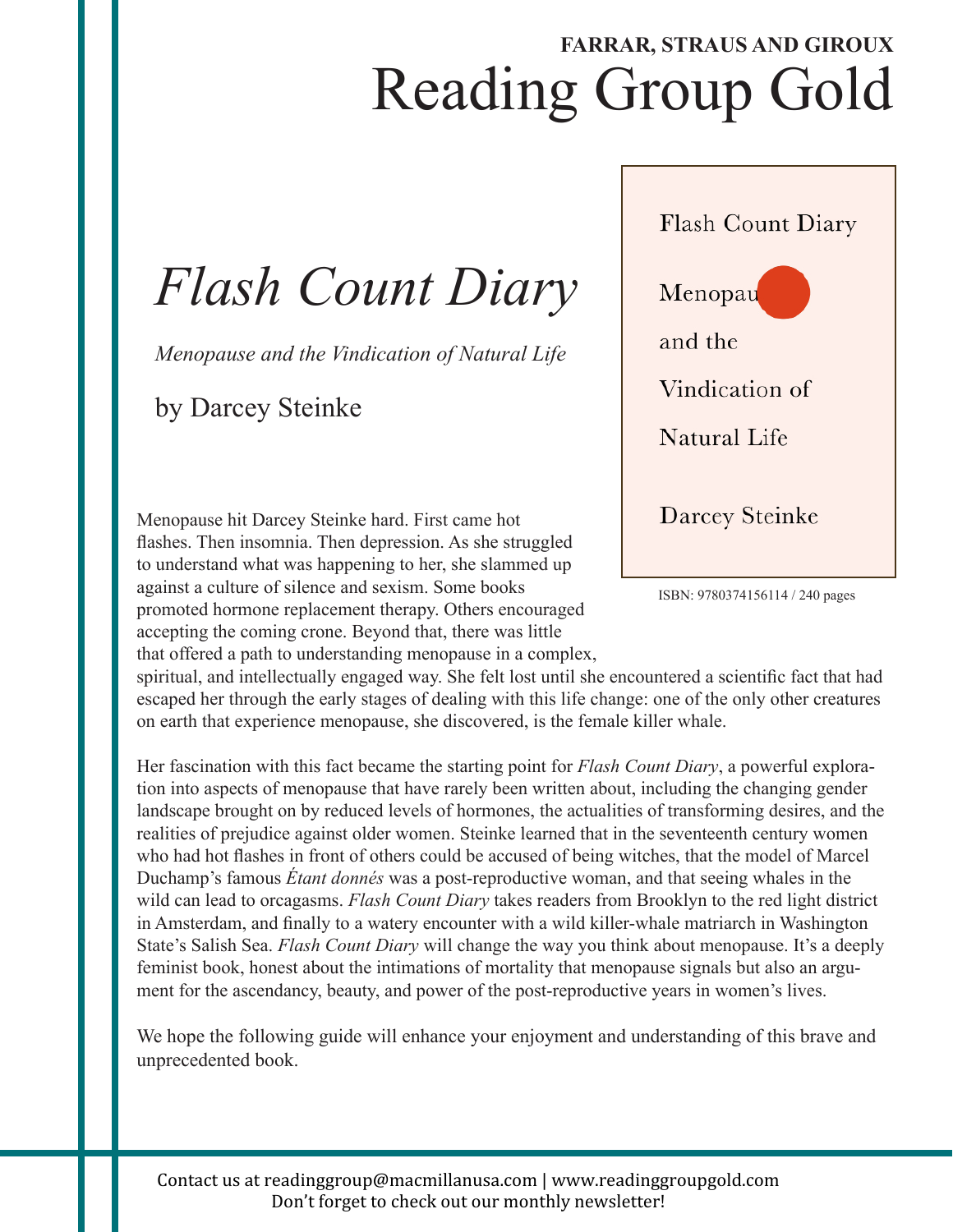### Reading Group Gold **FARRAR, STRAUS AND GIROUX**

#### QUESTIONS AND TOPICS FOR DISCUSSION

- 1. As Darcey Steinke researches menopause and its manifestations—hot flashes, sleeplessness, anger, changing libido—she uncovers deeply held and disturbing beliefs about women's roles and the aging female body. What does she learn about how menopause is viewed—by the medical establishment, in popular culture, and by women themselves? What messages do these attitudes send to women of all ages?
- 2. Humor is often employed to help people face uncomfortable issues. Jokes can be both concealing and revealing. Why is menopause as much a subject for humor as for serious discussion? What truths might the jokes contain?
- 3. On the one hand, Steinke likens hot flashes to a spiritual or religious experience. On the other, she compares the hammering heartbeat and rising heat of a flash to the physical changes suffered by the comic book character Bruce Banner turning into the Incredible Hulk—a violent metamorphosis, an explosion. What are other metaphors for describing menopause and its symptoms? What does science have to say about the physiological causes of hot flashes as well as possible benefits?
- 4. Steinke quotes the feminist Katha Pollitt, who writes, "Storylessness has been women's biggest problem." She also references Germaine Greer's book *The Change* in which Greer states, "The menopausal woman is the prisoner of a stereotype and will not be rescued from it until she has begun to tell her own story. What does Pollitt mean by storylessness? What is Greer's stereotype? What are the narratives that have shaped women's lives and the stories that need to replace them?
- 5. Dr. Robert Wilson writes in his book *Feminine Forever*, published in 1966, that menopause is a "disease" that "ruins the female body" and "destroys the personality." What is illogical about his thinking? Have beliefs about menopause evolved over the last fifty years? How do modern remedies for menopausal symptoms compare to those of the past? Why does medicine focus on relieving the symptoms of menopause, thereby attempting to reverse a natural process, rather than helping women enter into productive post-fertile lives?
- 6. Steinke writes, "menopause is a…physical characteristic that should, according to Darwin's theory, have been selected against." The only other creatures to experience menopause are female killer whales, narwhals, and short-finned pilot and beluga whales. Granny, a Southern Resident orca born in 1911, is a leader and caregiver in her pod, essential to the survival of younger members. How might whale behavior offer clues to a Darwinian purpose for menopause in human females?
- 7. What does Steinke find compelling about the story of Lolita, the Southern Resident orca captured to perform at the Miami Seaquarium? Why is she drawn to Granny? How does menopause put women in touch with their "creatureliness" and animal feelings? What can be gained from this awareness?
- 8. What is the meaning of the chapter title "Demigirl in Kemmering?" What does Steinke mean by "ungendering?" She writes, "Since I've stopped my struggle to be beautiful, I am overtaken by beauty more often." Why is there an almost immutable connection between femininity and beauty? How might giving up, at any age, the struggle to be beautiful awaken women to the beauty around them? How might women raise daughters immune to unrealistic standards of beauty and femininity?

Contact
us
at
readinggroup@macmillanusa.com
|
www.readinggroupgold.com Don't forget to check out our monthly newsletter!